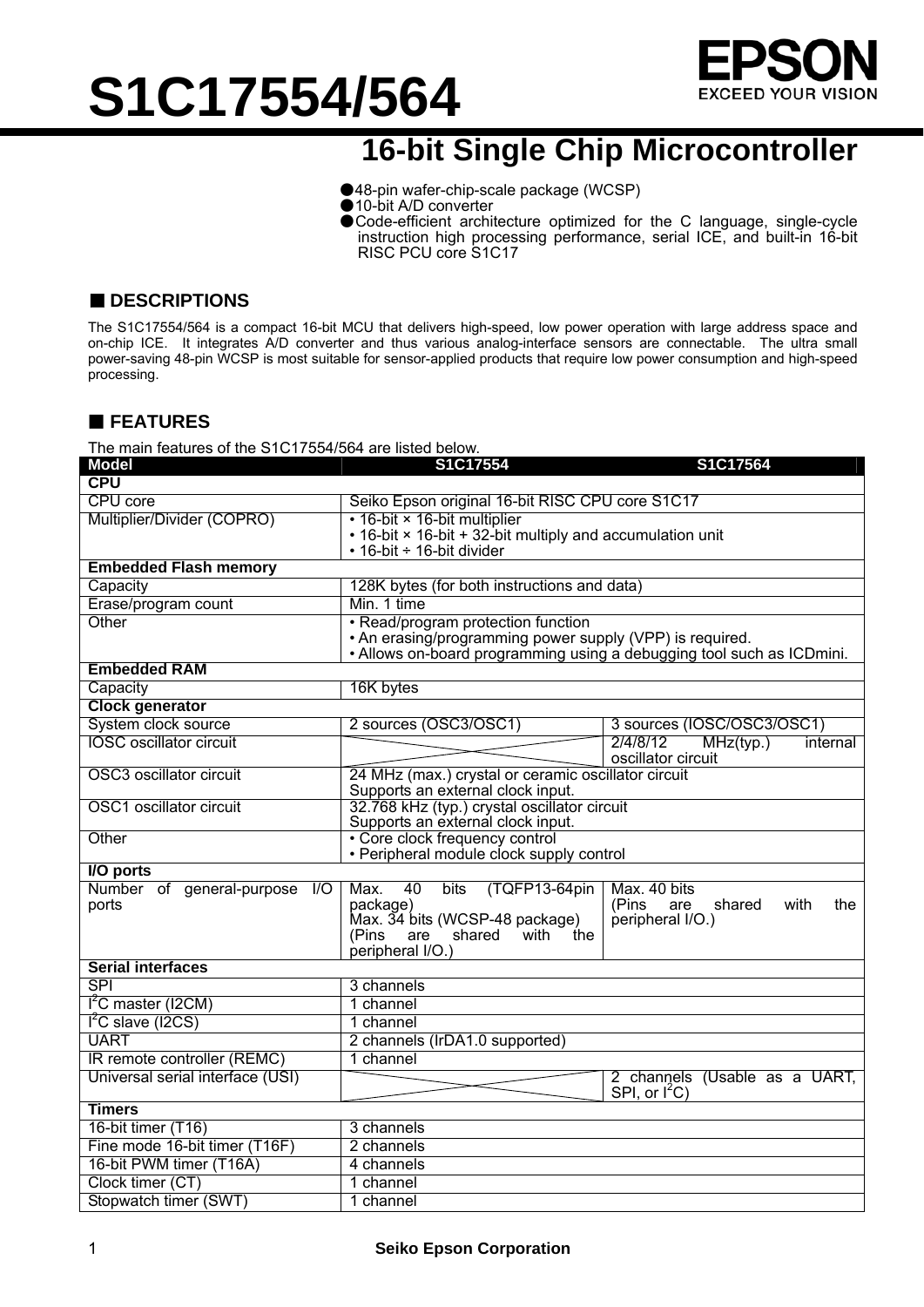| Watchdog timer (WDT)                                          | 1 channel                                                                   |                                                                     |  |
|---------------------------------------------------------------|-----------------------------------------------------------------------------|---------------------------------------------------------------------|--|
| A/D converter                                                 |                                                                             |                                                                     |  |
| Conversion method                                             | Successive approximation type                                               |                                                                     |  |
| Number of analog input channels                               | 4 channels (max.)                                                           |                                                                     |  |
| Resolution                                                    | 10 bits                                                                     |                                                                     |  |
| <b>Interrupts</b>                                             |                                                                             |                                                                     |  |
| <b>Reset interrupt</b>                                        | #RESET pin                                                                  |                                                                     |  |
| NMI                                                           | Watchdog timer                                                              |                                                                     |  |
| Programmable interrupts                                       | 23 systems (8 levels)                                                       |                                                                     |  |
| Power supply voltage                                          |                                                                             |                                                                     |  |
| Core voltage (LVDD)                                           | 1.65 V to 1.95 V                                                            | 1.65 V to 1.95 V (Not required                                      |  |
|                                                               |                                                                             | when the<br>regulator is used.)                                     |  |
| I/O voltage (HVDD)                                            | 1.65 V to 5.5 V                                                             | 2.0 V to 5.5 V (Regulator used)                                     |  |
|                                                               |                                                                             | 1.65 V to 5.5 $\overline{V}$ (Regulator not                         |  |
|                                                               |                                                                             | used)                                                               |  |
| Analog voltage (AVDD)                                         | 2.7 V to 5.5 V                                                              |                                                                     |  |
| Flash programming voltage (VPP)                               | 7 V/7.5V                                                                    |                                                                     |  |
| <b>Regulator</b>                                              |                                                                             |                                                                     |  |
| Input voltage                                                 |                                                                             | 2.0 V to 5.5 V                                                      |  |
| Output voltage                                                |                                                                             | 1.8V                                                                |  |
| Other                                                         |                                                                             | Enables the system to operate with                                  |  |
|                                                               |                                                                             | a 3.3 V or                                                          |  |
| <b>Operating temperature</b>                                  |                                                                             | 5.0 V single power supply.                                          |  |
| Operating temperature range<br>$-40^\circ$ C to 85 $^\circ$ C |                                                                             |                                                                     |  |
| Current consumption (Typ value, LVDD = HVDD = 1.8 V)          |                                                                             |                                                                     |  |
| <b>SLEEP</b> state                                            | $0.8 \mu A$                                                                 | $1.2 \mu A$                                                         |  |
|                                                               | $(OSC1 = Off, OSC3 = Off)$                                                  | $OSC1 = Off$ , $IOSC = Off$ , $OSC3 =$                              |  |
|                                                               |                                                                             | Off)                                                                |  |
| <b>HALT</b> state                                             | $2.7 \mu A$                                                                 | $3.1 \mu A$                                                         |  |
|                                                               | $(OSC1 = 32$ kHz, $OSC3 = Off)$                                             | $(OSC1 = 32$ kHz, $IOSC = Off$ ,                                    |  |
|                                                               |                                                                             | $OSC3 = Off$                                                        |  |
| Run state                                                     | $16 \mu A$<br>$(OSC1 = 32$ kHz, $OSC3 = Off)$                               | $16 \mu A$<br>$\overline{OSC1}$ = 32 kHz, IOSC = Off,               |  |
|                                                               |                                                                             | $\overline{OSC3} = \overline{Off}$                                  |  |
|                                                               | 3000 µA                                                                     | 3000 µA                                                             |  |
|                                                               | $(OSC1 = Off, OSC3 = 8 MHz)$                                                | $(OSC1 = Off, IOSC = Off, OSC3 =$                                   |  |
|                                                               | ceramic)                                                                    | $8$ MHz                                                             |  |
|                                                               |                                                                             | ceramic)                                                            |  |
|                                                               |                                                                             | 4500 µA                                                             |  |
|                                                               |                                                                             | $(OSC1 = Off, IOSC = 12 MHz,$<br>$\overline{O}SC3 = \overline{Off}$ |  |
| A/D conversion                                                |                                                                             |                                                                     |  |
|                                                               | 380 µA (AVDD = 3.6 V, 100 kHz sampling, FSEL[1:0] = 0x0, XPD[1:0] =<br>0x3) |                                                                     |  |
| <b>Shipping form</b>                                          |                                                                             |                                                                     |  |
| 1                                                             | TQFP13-64pin (10 mm $\times$ 10 mm $\times$ 1.0 mm, lead pitch: 0.5 mm)     |                                                                     |  |
| $\overline{2}$                                                | Die form $(3.137 \text{ mm} \times 3.137 \text{ mm})$ , pad pitch: 140 µm)  |                                                                     |  |
| 3                                                             | WCSP-48 (3.137 mm × 3.137 mm                                                |                                                                     |  |
|                                                               | $\times$ 0.72 mm,                                                           |                                                                     |  |
|                                                               | ball pitch: 0.4 mm)                                                         |                                                                     |  |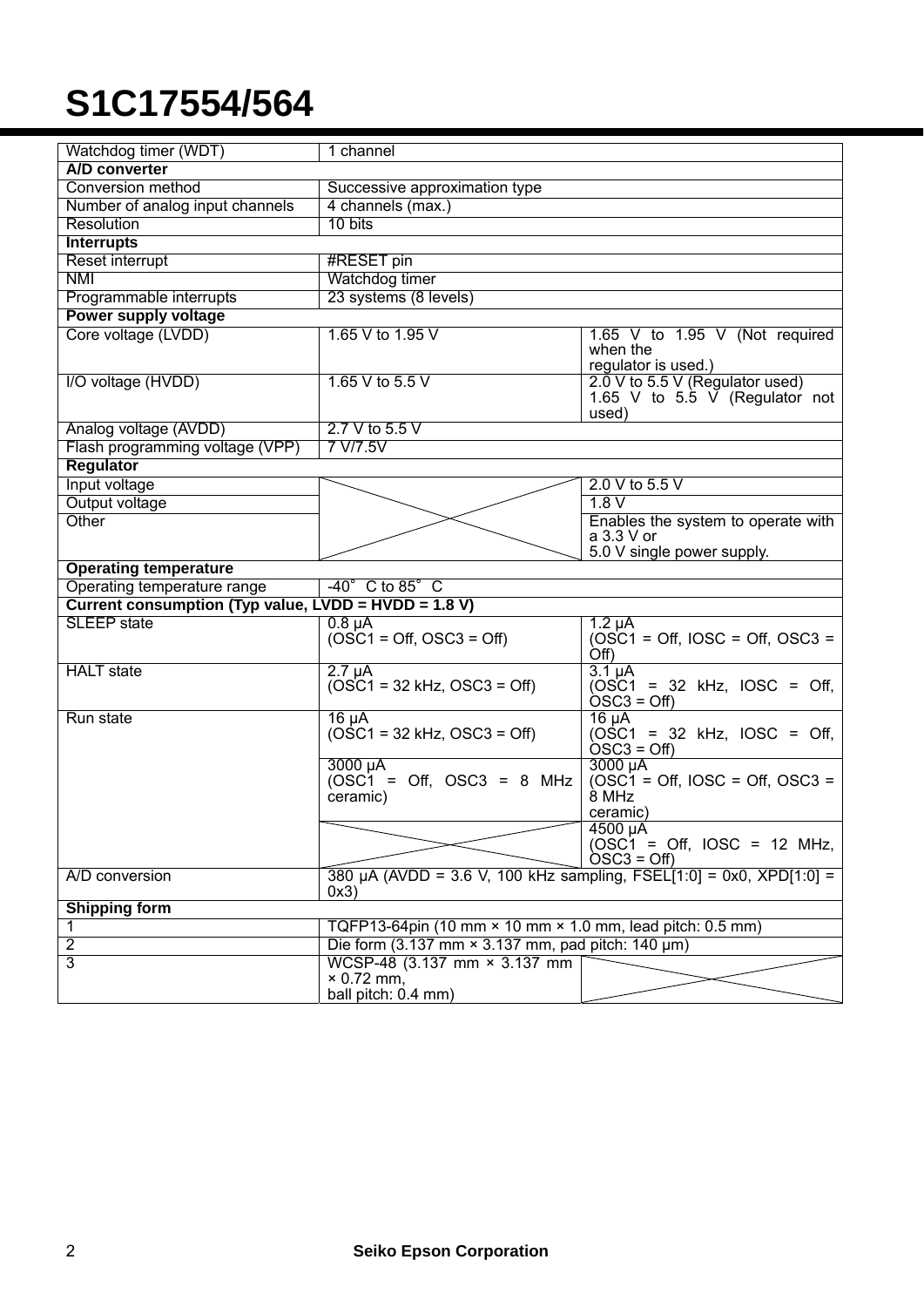#### **BLOCK DIAGRAM**

#### **S1C17554**